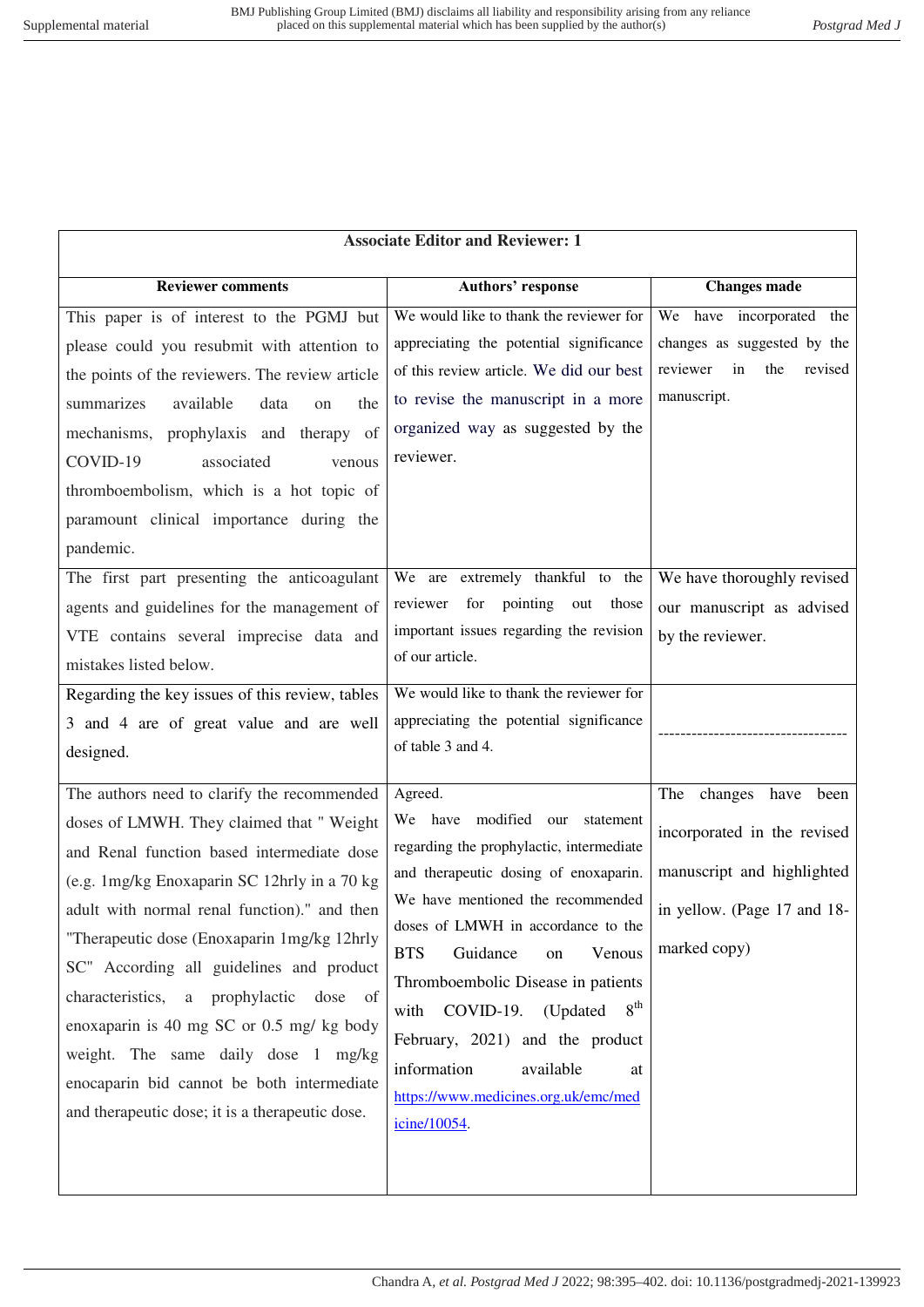| Little attention has been paid on a predictive   | Agreed. We have discussed this issue in     | The changes have been         |
|--------------------------------------------------|---------------------------------------------|-------------------------------|
| value of elevated D-dimer, though this issue     | detail<br>in<br>revised<br>our<br>more<br>a | incorporated in the revised   |
| has been mentioned.                              | under<br>heading<br>manuscript<br>the       | manuscript. (Page 16 and      |
|                                                  | 'Anticoagulants<br>in<br>COVID-The          | 17- marked copy)              |
|                                                  | consensus'.<br>We<br>present<br>have        |                               |
|                                                  | mentioned<br>the<br>importance<br>of        |                               |
|                                                  | D-dimer in investigating a possible         |                               |
|                                                  | VTE/PE. We have also<br>acute               |                               |
|                                                  | highlighted that, although a high           |                               |
|                                                  | D-dimer level is a proven poor              |                               |
|                                                  | prognostic factor, it should not guide      |                               |
|                                                  | anticoagulant dosage or escalation.         |                               |
| Please state clearly whether or not any scoring  | We are again grateful to the reviewer       | We have mentioned<br>this     |
| systems implemented in routine hospital          | for mentioning this point. There is no      | information<br>under<br>the   |
| practice to assess VTE risk on admission         | separate scoring system to assess VTE       |                               |
| should be used in hospitalized COVID-19          | risk on admission specific<br>to            | heading 'Anticoagulants in    |
| patients.                                        | COVID-19.<br>But<br>all<br>patients         | COVID-The<br>present          |
|                                                  | hospitalized with COVID-19 should           | consensus'.<br>(Page          |
|                                                  | be thoroughly assessed for VTE risk         |                               |
|                                                  | as in other hospitalized patients.          | 16-marked copy)               |
| Regarding duration of thromboprophylaxis         | We are extremely grateful to the            | We<br>have<br>added<br>those  |
| following discharge, how long should it be       | reviewer for pointing out this issue. In    | information<br>under<br>the   |
| administered? In several centers at least 2      | fact, at least 2 weeks of prophylaxis       | 'Post discharge<br>heading    |
| weeks of prophylaxis is recommended in           | is recommended in high-risk patients        | prophylaxis in covid-19' of   |
| high-risk<br>patients<br>post-discharge<br>given | post-discharge given increased risk         | revised<br>manuscript.<br>our |
| increased risk of VTE within the first month.    | of VTE within the first month in            | (Page 18, 19, 20- marked)     |
| The authors provided suggestions regarding       | several centers. We have discussed          | copy).                        |
| the identification of such patients however,     | issue<br>of<br>duration<br>the<br>of        |                               |
| they should address the issue of duration;       | thromboprophylaxis in a more detail         |                               |
| should D-dimer levels be measured after 2        | in our revised manuscript. There is         |                               |
| weeks?, if further elevated e.g. 1500 ng/ml,     | no mention of routine measurement           |                               |
| should LMWH be continued or not?                 | of D-dimer during post-discharge            |                               |
|                                                  | follow-up in any of the guidelines.         |                               |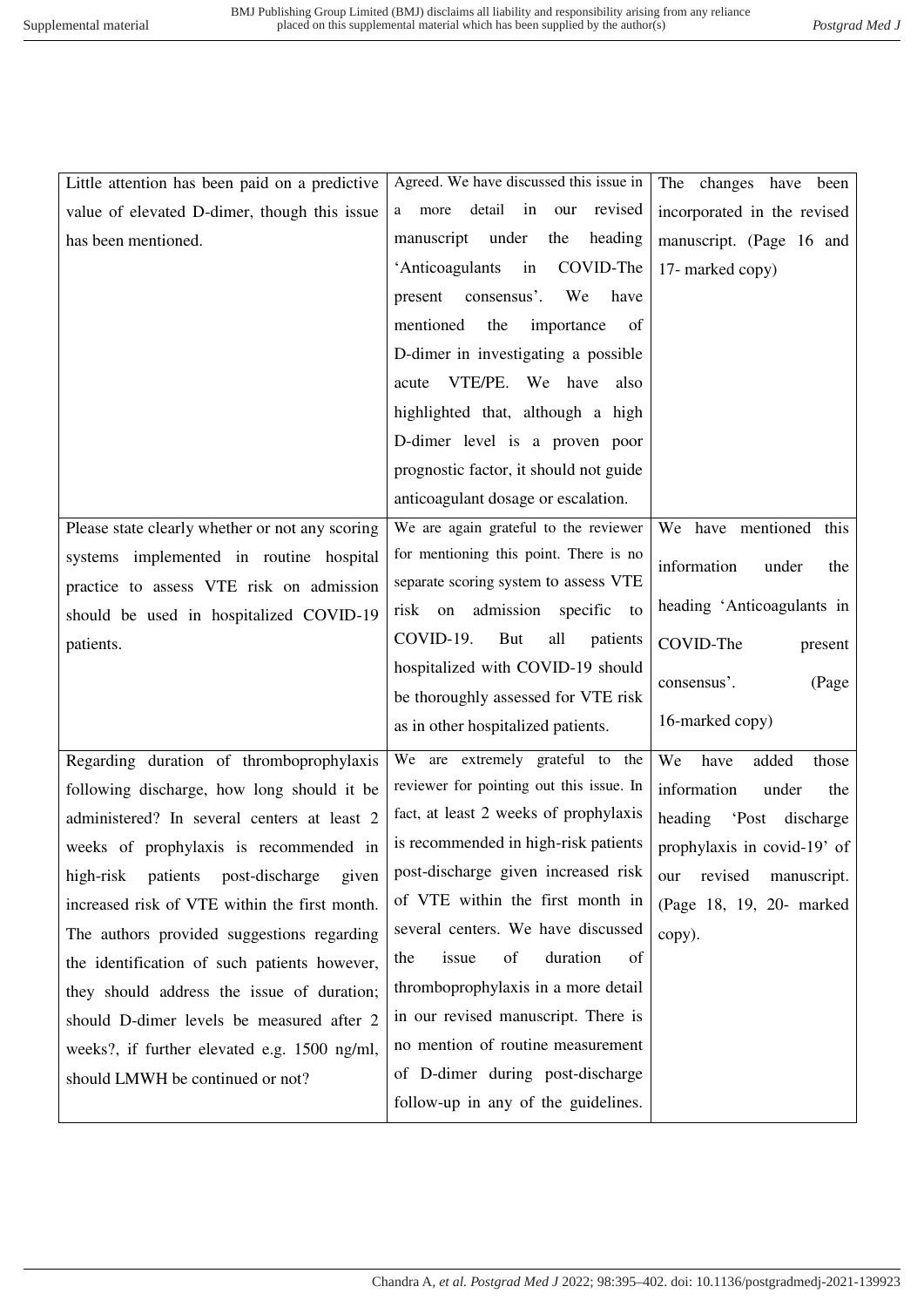|                                                                                                      | <b>ACC</b><br>suggested<br>extended   |                                |
|------------------------------------------------------------------------------------------------------|---------------------------------------|--------------------------------|
|                                                                                                      | thromboprophylaxis with LMWH or       |                                |
|                                                                                                      | DOACs for a maximum period of 45      |                                |
|                                                                                                      | in case of high risk for VTE such as, |                                |
|                                                                                                      | D-dimer level of more than<br>2       |                                |
|                                                                                                      | times ULN.                            |                                |
|                                                                                                      |                                       |                                |
| Minor comments                                                                                       | Agreed                                | modified<br>We<br>have<br>our  |
| p. 4 1. 18-22 The statement "Purified heparin,                                                       |                                       | as-'Purified<br>statement      |
| including unfractionated heparin                                                                     |                                       | heparin,<br>including          |
| (UFH) and low molecular weight heparin                                                               |                                       | unfractionated<br>heparin      |
| (LMWH), inactivate thrombin by binding to                                                            |                                       | (UFH) and low molecular        |
| antithrombin<br>producing<br>and<br>a<br>surface                                                     |                                       | weight heparin (LMWH),         |
| change." requires modification; LMWH are                                                             |                                       | act by promoting formation     |
| indirect inhibitors of FXa (2-4:11)<br>as                                                            |                                       | intermediate<br>of<br>an       |
| compared to inhibition of thrombin and                                                               |                                       | protease-heparin-antithromb    |
| heparins increase the antithrombin mediated                                                          |                                       | in complex which facilitates   |
| inhibition of those proteins.                                                                        |                                       | inhibition of thrombin and     |
|                                                                                                      |                                       | activated factor X.' We        |
|                                                                                                      |                                       | also replaced the<br>have      |
|                                                                                                      |                                       | previous reference with a      |
|                                                                                                      |                                       | new one [Ref no-7] in          |
|                                                                                                      |                                       | support of our statement.      |
| VKA were the first oral<br>35<br>$\overline{4}$<br>$\mathbf{l}$ .<br>p.                              | We are extremely grateful to the      | We<br>modified<br>have<br>our  |
| anticoagulants; heparins are also anticoagulant   reviewer for pointing out this issue as<br>agents! | well.                                 | statement<br>as-'Historically, |
|                                                                                                      |                                       | Vitamin K antagonists such     |
|                                                                                                      |                                       | warfarin<br>(dicoumarol)<br>as |
|                                                                                                      |                                       | other<br>and<br>coumarin       |
|                                                                                                      |                                       | derivatives were one of the    |
|                                                                                                      |                                       | earliest anticoagulants to be  |
|                                                                                                      |                                       | approved for clinical use.'    |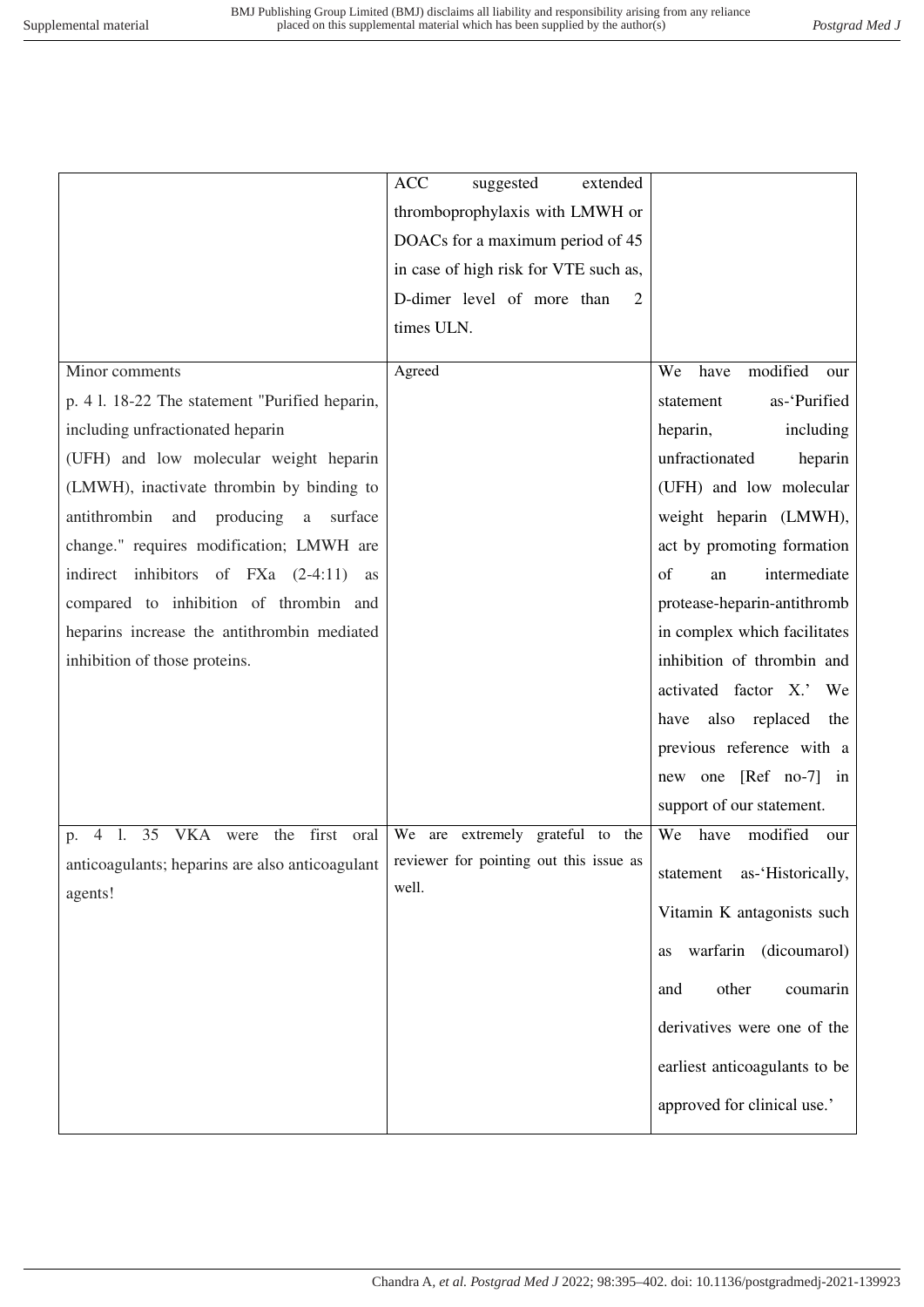| p. 5. l. 1 idarucizumab and andexanet alfa are           | Agreed.                             | have<br>modified<br>We<br>our |
|----------------------------------------------------------|-------------------------------------|-------------------------------|
| approved in the European Union, and the first            |                                     | as-'While<br>statement        |
| one is widely available in Europe and used as            |                                     |                               |
| shown in several observational studies. Please           |                                     | Idarucizumab<br>and           |
| correct the sentence.                                    |                                     | andexanet alfa are two such   |
|                                                          |                                     | drugs approved for use in     |
|                                                          |                                     | the US as well as EU, other   |
|                                                          |                                     | reversal agents are under     |
|                                                          |                                     | development.'                 |
| p. 5 l. 9 the current guidelines recommend               | Agreed.                             | We have made changes in       |
| using the term antithrombin, not antithrombin            |                                     | the revised manuscript as     |
| III (there are no antithrombin I, II or IV).             |                                     | suggested by the reviewer.    |
| p. 5 l. 27 the term multivariate etiologies              | Agreed.                             | 'multivariate<br>The<br>term  |
| should be replaced by multifactorial.                    |                                     | etiologies'<br>has<br>been    |
|                                                          |                                     | replaced by 'multifactorial   |
|                                                          |                                     | etiologies'.                  |
| p. 5 ref 24 the comment on the 2019 ESC                  | We would like to thank the reviewer | We<br>revised<br>have<br>our  |
| guidelines refers solely to high-risk acute PE           | again for pointing out the issue.   | statement as suggested by     |
| $(5\% \text{ of all PE cases})$ ; this statement must be |                                     | the reviewer.                 |
| rephrased or removed. The key issue is                   |                                     |                               |
| clinical risk assessment (3 main categories).            |                                     |                               |
| p. 5 l. 52 apixaban is also approved and used            | Agreed                              | revised<br>We<br>have<br>our  |
| in acute PE.                                             |                                     | statement as suggested by     |
|                                                          |                                     | the reviewer.                 |
| While presenting studies, ie ref 30 the authors          | Agreed.                             | We have made necessary        |
| should use the name of the first author                  |                                     | changes as suggested by the   |
| followed by et al or and co-workers.                     |                                     | reviewer.                     |
|                                                          |                                     |                               |